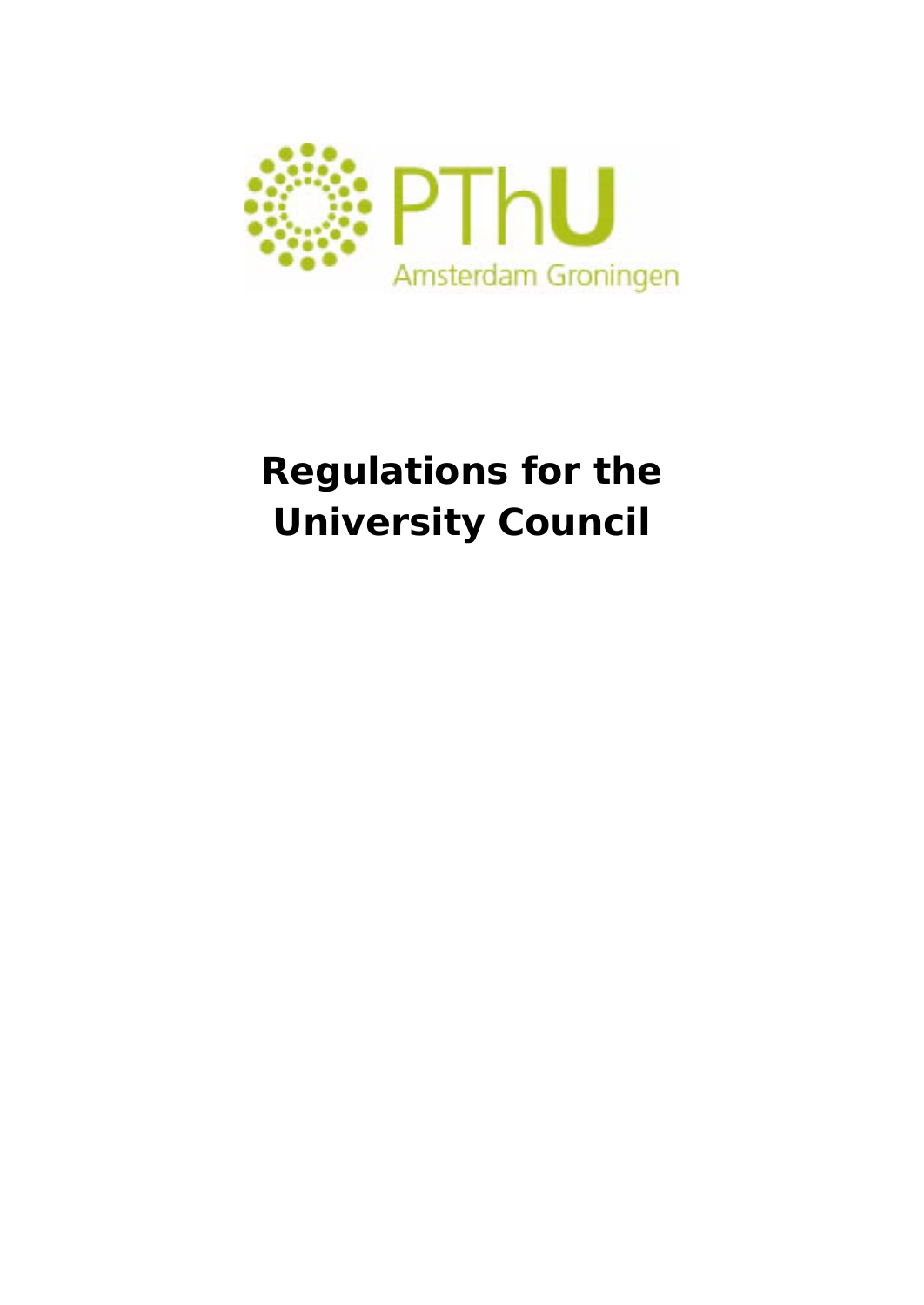

#### **Article 1 –** *Notions*

- 1. These regulations understand by:
	- a. Law: the Act on higher education and academic research;
	- university: the Protestant Theological University;
	- c. staff: staff employed by the university, independent of the size of the position;
	- d. the council: the university council;
	- e. section: staff and student members of the council respectively;
	- f. term of session: the meeting period of the council, starting on 1 September of any year and terminating on 31 August of the following year;
	- g. MR: Management Regulations.
- 2. Other notions in these regulations are understood in terms of the MR or the Law respectively.

#### **Article 2 –** *Composition* **[MR art. 6.2 sub 1 and 2]**

- 1. The council consists of ten members.
- 2. The council consists of five members elected from and by the staff and five members elected from and by the students.
- 3. The meetings of the council may be presided over by an external president, who has no voting rights and who is not a member of the council.

#### **Article 3 –** *Terms of session*

- 1. The members of the staff and student sections are elected for a period of two years.
- 2. The member who fills a vacancy during a term of session, steps down on the date when the person who he or she has replaced, should have stepped down.
- 3. For the period after a term of session without results of new elections, the resigning members retain their membership awaiting the results.
- 4. Resigning members of the council are forthwith eligible for a new term.
- 5. Membership of the council ends by:
	- a. termination of the term of session, as understood under 1;
		- b. cancellation of membership by the member;
	- c. leaving the section from which the member was elected.

# **Article 4 –** *President* **[MR art. 6.2 sub 5]**

- 1. The president is elected for a period of one year, whether or not from among the members of the council. If the president is not elected from among the members of the council, the number of members of the council is increased to eleven.
- 2. The president is forthwith eligible for re-election after the end of his term.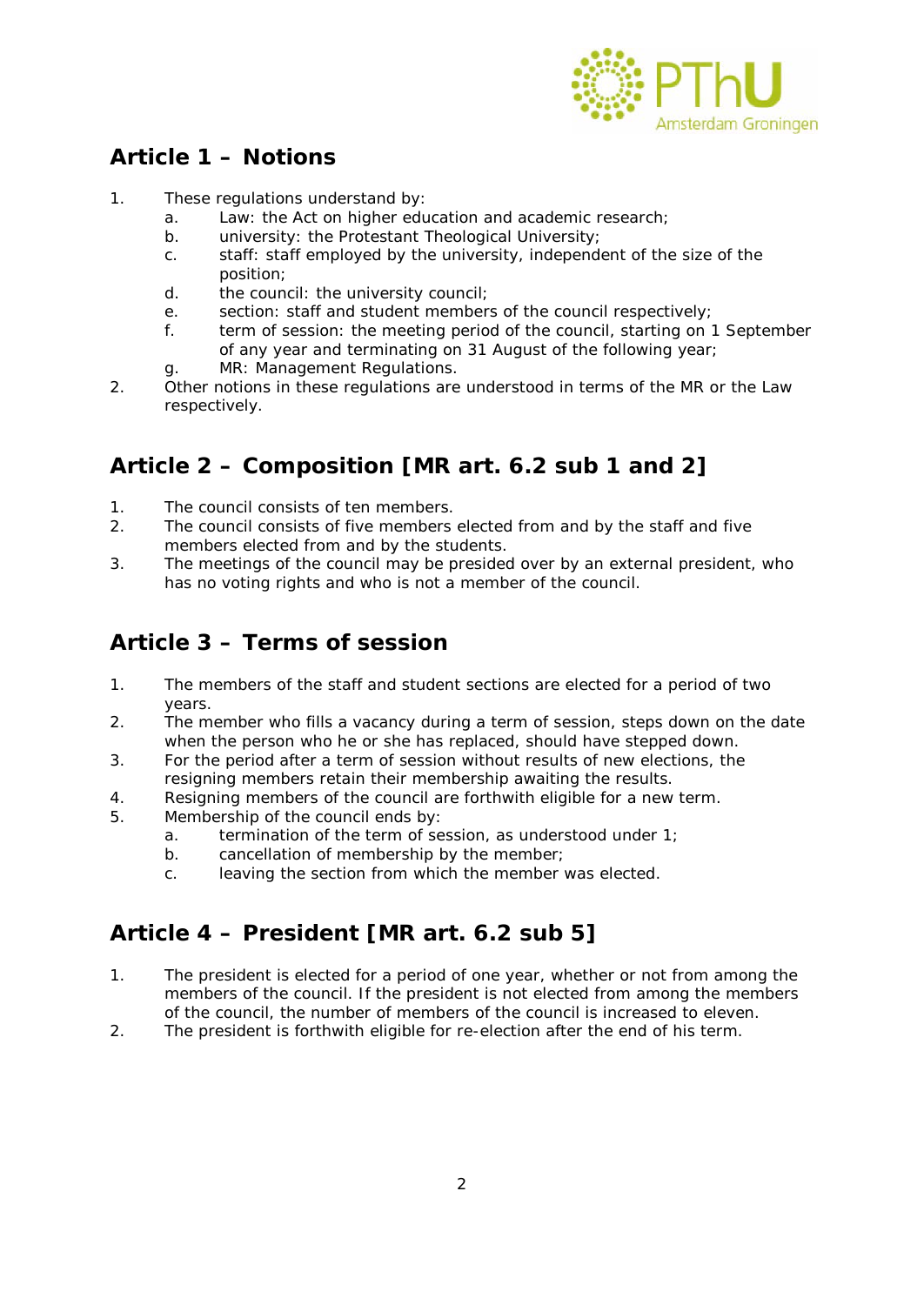

# **Article 5 –** *Secretary*

The council is assisted by a secretary, who is elected from and by the members of the council, from the other section than the one from which the president has been elected. The function of the secretary may be combined with that of deputy president.

## **Article 6 –** *Deputy president* **[MR art. 6.2 sub 5]**

The council elects a deputy president, who is elected from and by the members of the council, from the other section than the one from which the president has been elected. The function of the deputy president may be combined with that of the secretary.

#### **Article 7 –** *Election regulations* **[MR art. 6.2 sub 11]**

The election of members of the council is held in accordance with the regulations of the University Council Election Regulations, which forms part of these regulations as an appendix.

#### **Article 8 –** *Consultation*

- 1. The Executive Board and the council consult with each other with respect to matters of the university for which either the Executive Board or a section of the council or at least five members of the council feel the need for consultation, or about matters for which consultation between Board and council is required on the basis of these regulations or the law.
- 2. Consultation takes place in a meeting of the council or, based on a decision of the council, in a meeting of a committee of the council.
- 3. The Supervisory Board consults with the university council at least twice a year.

#### **Article 9 –** *Initiative* **[MR art. 6.3 sub 1]**

- 1. If the council makes a proposal to the Executive Board, the Executive Board gives a motivated reaction in writing to the council within three months, by expressing the intention of their decision.
- 2. Before making a decision as understood sub 1, the executive Board consults with the council.
- 3. Consultation of the Executive Board and the council may result in a different agreement.
- 4. A reaction of the Executive Board as understood sub 1, is bound by the council's authority for approval and advice in so far as these have been assigned to the council by law, by the MR or by these regulations.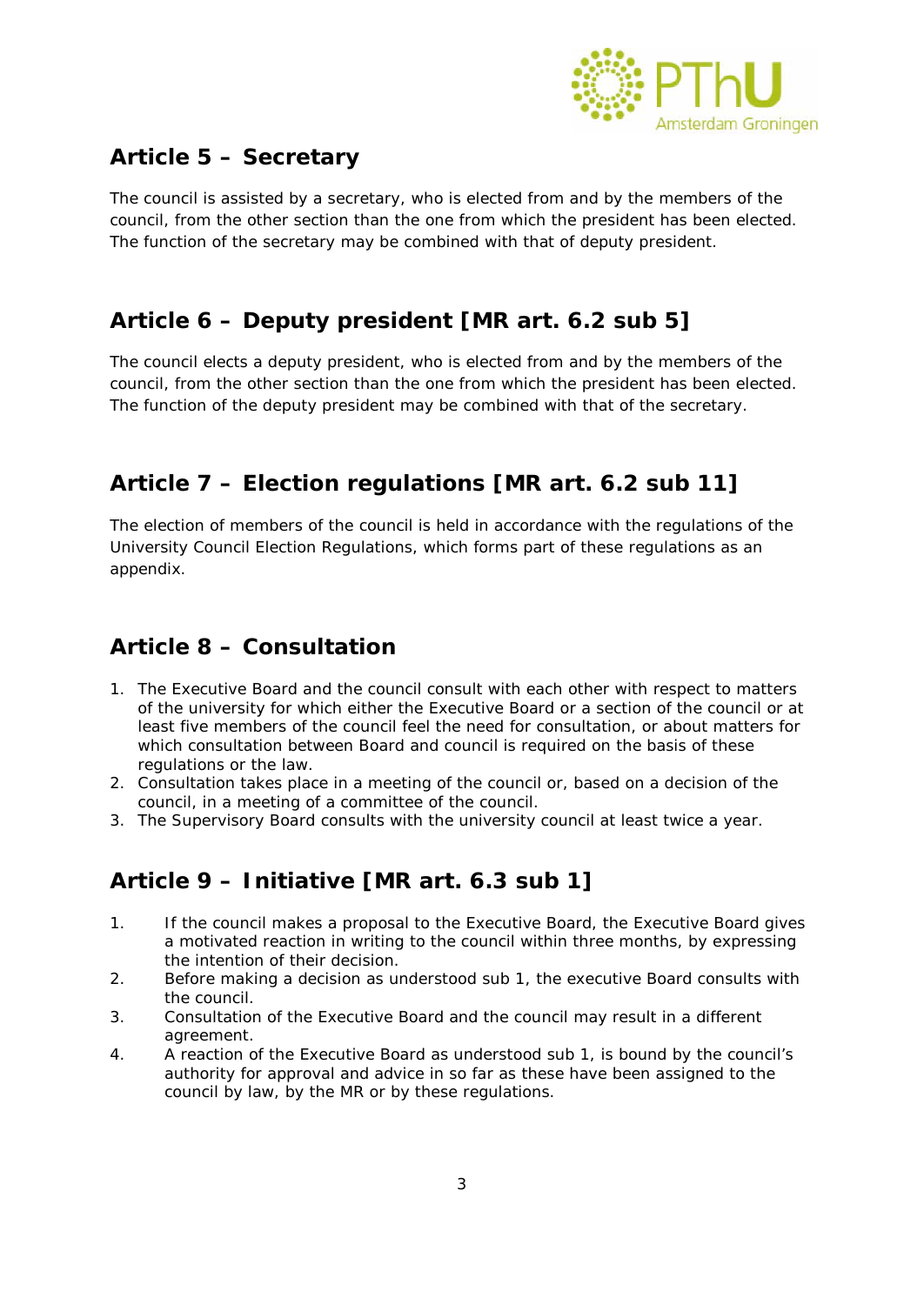

# **Article 10 –** *Point of view* **[MR art 6.3 sub 1]**

If the council proposes a point of view to the Executive Board, the Board reacts in writing to the council within three months, unless agreed otherwise.

# **Article 11 –** *Approval regulation of facilities* **[MR art. 6.8]**

Without prejudice to what has been determined with respect to authorities for approval in Article 6.4 of the MR, the Executive Board needs to obtain the council's approval prior to any decision by the Executive Board relating to the regulation of facilities participation and co-determination as intended in Article 27.

# **Article 12 –** *Procedure for approval or withholding approval* **[MR art. 6.4]**

- 1. With respect to a proposed decision of the Executive Board requiring the approval of the council, the council discusses the proposed decision within six weeks of receipt.
- 2. The council decides on granting approval in that meeting or within four weeks later.
- 3. A different term may be agreed in the consultations between the Executive Board and the council.
- 4. If the council does not reach a decision within the terms specified sub 2 or 3, the requested approval is deemed to have been granted.

# **Article 13 –** *Approval* **[MR art. 6.4 and MR art. 6.6]**

- 1. The Executive Board needs the approval of the university council prior to any decision of the Executive Board in relation to determining or amending any instance of:
- a. the institution plan as intended in Article 3.6-b MR;
- b. the design of the system of quality control in accordance with Article 3.6-f MR and 3.6-g MR, as well as proposed policies in the light of the results of quality assessment, as intended in Article 2.9-2 second sentence of the law;
- c. The curriculum and exam regulations of the various educational trajectories of the university;
- d. The student regulations as intended in Article 8.4 MR;
- e. The management regulations as intended in Article 1.1 MR;
- f. The complaints and objection regulations as intended in Article 3.6 sub 1 letter o of the MR;
- g. rules relating to working conditions;
- h. the university council regulations;
- i. policies of the institution's Board in applying Article 7.51 of the law, and the rules as intended sub 4 of that Article.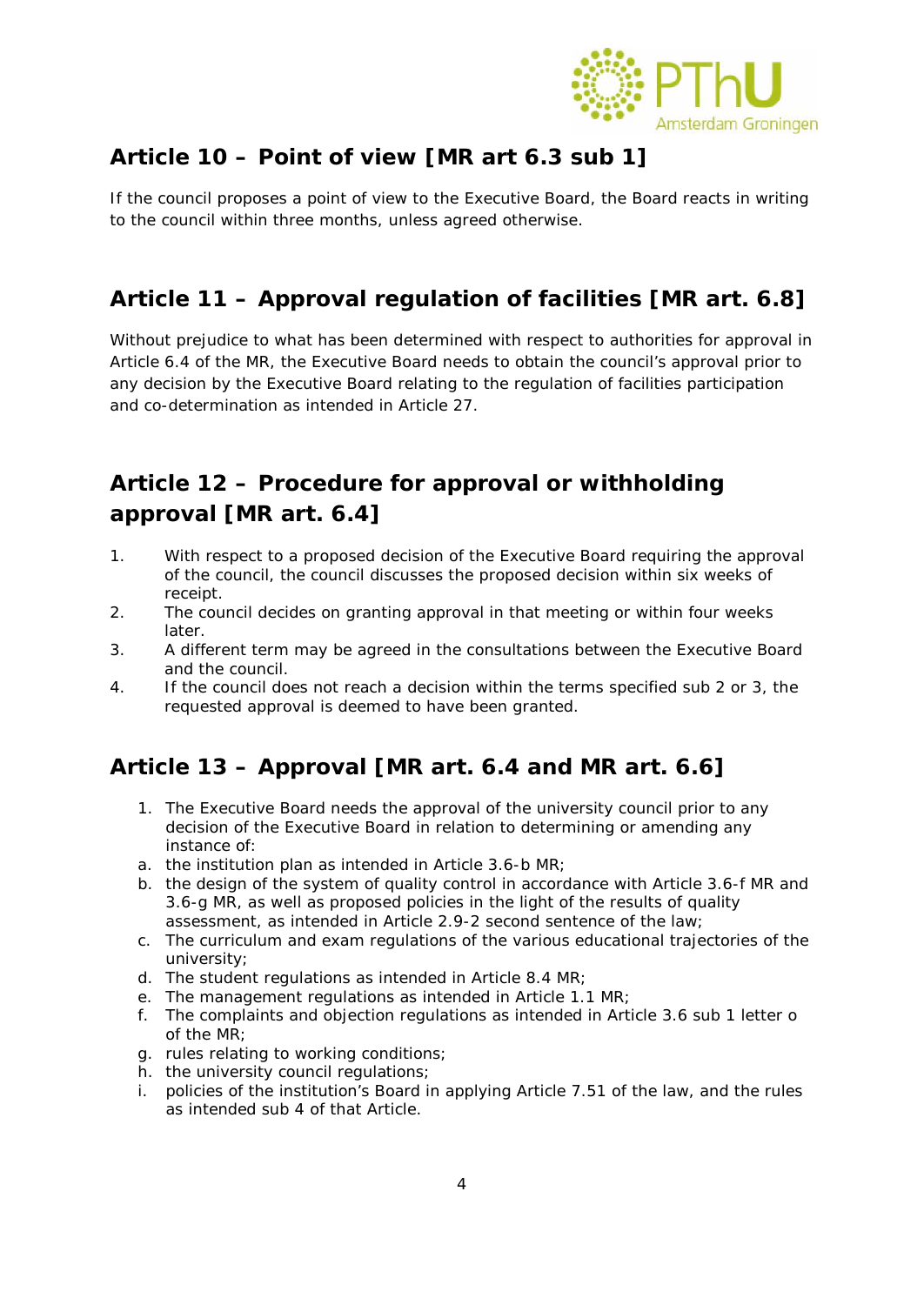

- 2. The Executive Board needs approval from the section of the university council that was elected from and by the staff, prior to any decision in relation to matters of general significance for the special legislation in force of the university staff.
- 3. If on the basis of sub 2 the Executive Board needs the approval from the section of the university that was elected from and by the staff prior to making a decision, the section of the council that was elected from and by the students will be given the opportunity to advise with respect to the decision.

#### **Article 14 –** *Advice* **[MR art. 6.4a]**

- 1. The Executive Board requests the advice of the council for any decision to be made by the Executive Board relating to matters concerning the continuation and proper state of affairs within the university, such as:
- a. Changes in the identity of the university;
- b. Termination, significant reduction or expansion of the activities of the university or of one of its important components, or determination or changes in relevant policy concerning this;
- c. Transfer or transformation of the university or one of its components, respectively merger of the university with another educational institution, or determination or changes in relevant policy concerning this;
- d. Entering into, terminating or significantly changing lasting cooperation with another institution, or determination or changes in relevant policy concerning this;
- e. Introducing or terminating an educational concept, or determination or changes in relevant policy concerning this;
- f. Establishing or changing the university's policy with respect to its organization;
- g. The university's budget, which should amongst others reflect the height of the institution's tuition fees.

2. The Executive Board requests the advice from the section of the university council elected from and by the students prior to any decision to be made by the Executive Board in relation to:

- a. General staffing and appointment policies, unless Article 9.36 sub 2 of the law applies, and
- b. The policy regarding the institution's tuition fees, as intended in Article 7.46 of the law
- c. The arrangements of the Executive Board with regard to reimbursement of the legal tuition fees, as intended in Article 7.48 sub 4 of the law.

3. The supervisory council grants the university council the opportunity to advise on the profiles, as intended in Article 9.7, sub 4 of the law.

#### **Article 15 –** *Advice procedure* **[MR art. 6.5]**

- 1. A proposed decision of the Executive Board that is submitted to the council for advice, will be treated in a meeting of the council within six weeks following receipt.
- 2. The council lays down its advice in that meeting or within four weeks later.
- 3. In consultation with the Executive Board and the council a different term may be agreed.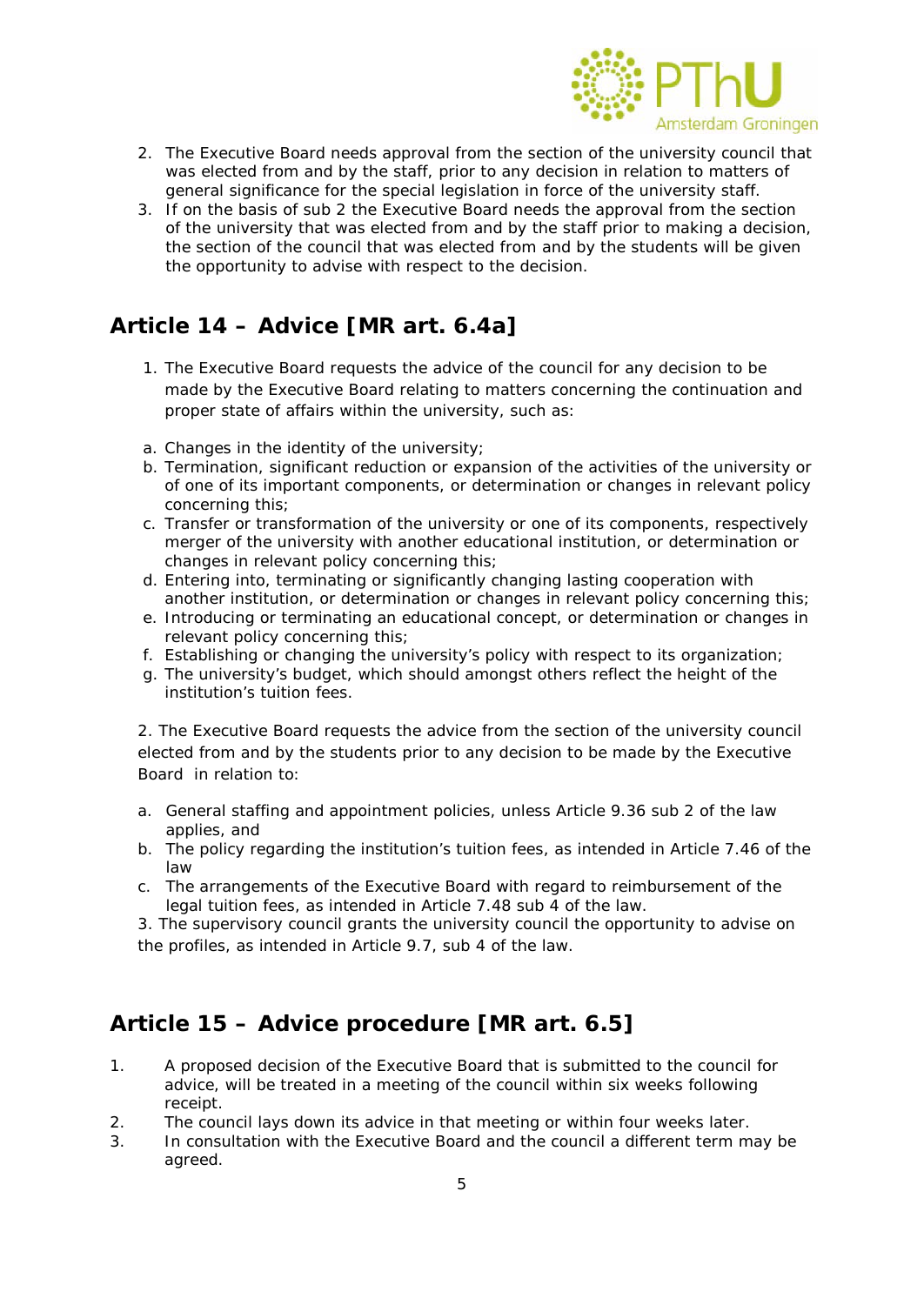

- 4. If the council has not laid down its advice within the term specified sub 2 or 3, the Executive Board is authorized to make a definitive decision.
- 5. The council may entrust the establishment of advice to a committee of its members.

#### **Article 16 –** *Deviation from advice* **[MR art. 6.5]**

If the Executive Board intends not to accept the council's advice in whole or in part, it reports its reasons in writing to the council as soon as possible, accompanied by a proposal for consultation on a date at least fourteen days after receipt of the report.

#### **Article 17 –** *Special authorization* **[MR art. 6.6]**

The university council makes a nomination for appointment of one of the members of the supervisory council in accordance with Article 2.2, sub 3 of the Management Regulations.

# **Article 18 –** *Safety, health and well-being in the university*

- 1. The staffing section of the council is entrusted with the authority relating to safety, health and well-being in the university, as intended in the working conditions act and in the established working conditions for educational institutions, under which a work council:
	- a. is given the opportunity to express its opinion or to be heard<sup>[1](#page-5-0)</sup>;
	- b. has the right to request the Inspection and Information Office of the Ministry of Social Affairs and Employment that the working conditions act be applied :
	- c. has the right to raise an objection relating to a request for exemption, as intended in Article 41 Working Conditions Act with the Inspection and Information Office of the Ministry of Social Affairs and Employment.
- 2. Prior to a decision of the staffing section on the use of an authority as intended sub 1, the student section is given the opportunity to express its views in a meeting of the full council.

#### **Article 19 –** *Controversies* **[MR 6.10]**

Controversies between the Executive Board and the council are submitted to the committee for controversies relating to participation and co-determination, as intended in Article 9.39 of the law.

<span id="page-5-0"></span><sup>&</sup>lt;sup>1</sup> This concerns consultation relating to work policy and if appropriate, annual planning, policies relating to sick-leave, the choice of a work service, evaluation of periodical work-related medical investigation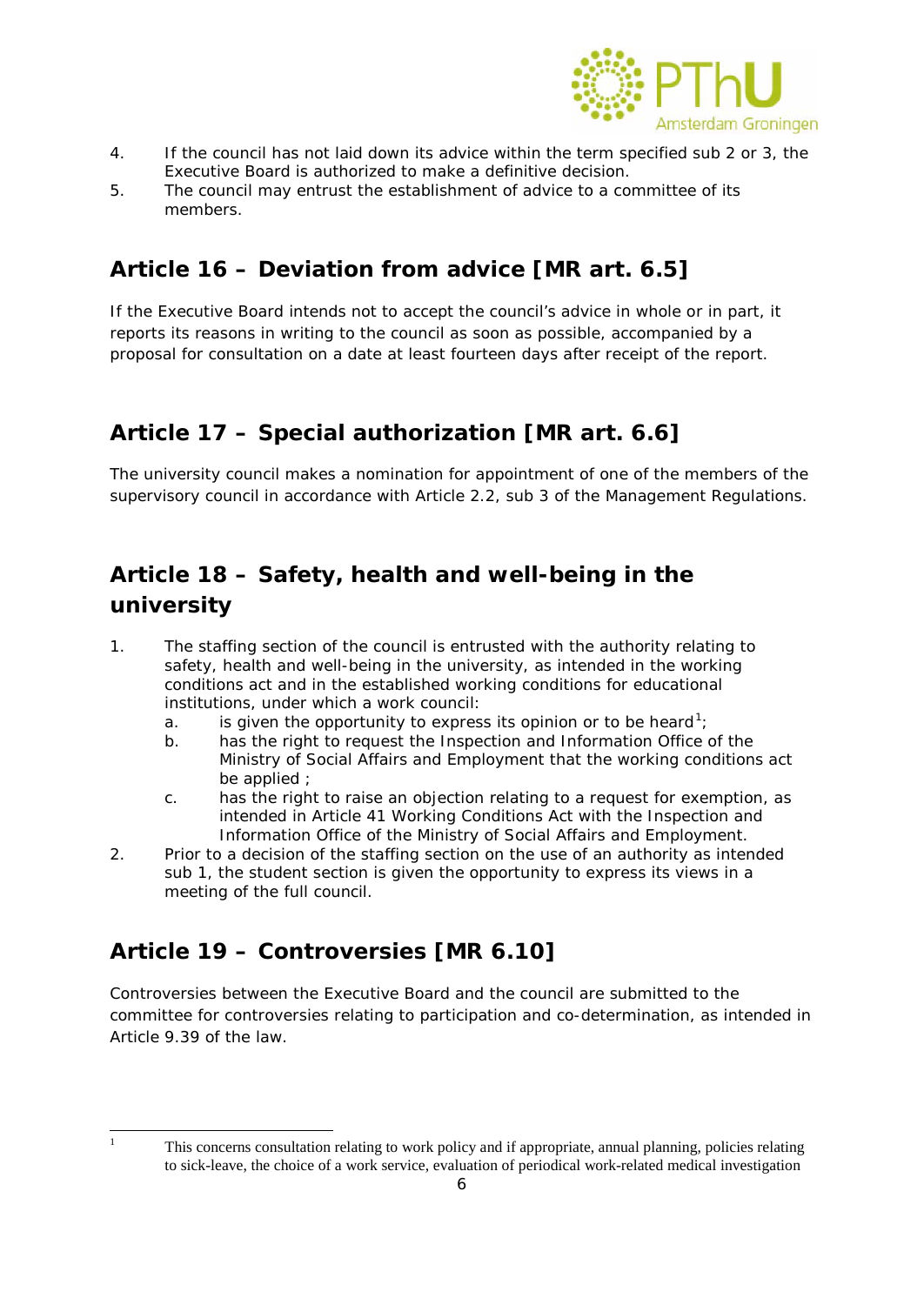

# **Article 20 –** *Matters of legal position* **[MR art. 6.6]**

The right of approval or advice in matters as intended sub 2 and sub 3 of Article 13 of these regulations is not exercised, if the matter at hand has already been regulated for the university in a legislated prescript or a collective employment contract.

#### **Article 21 –** *Non-discrimination* **[MR art. 6.3 sub 4]**

On the basis of its general task with respect to non-discrimination within the university, the council has the authority to submit a written request to the Equal Rights Commission, so as to investigate if a distinction is being made as intended in the General Equal Rights Act, the Equal Rights for Men and Women Act or Article 7:646 of the Civil Code, and to express a view on this.

#### **Article 22 –** *Meetings*

- 1. The council meets at least four times a year, and furthermore within twee weeks after a motivated request by the council or the Executive Board. In these meetings matters relating to the university are discussed which are considered appropriate for discussion by either the Executive Board or the council, or which require discussion between the Executive Board and the council on the basis of the terms of these regulations and/or the Management Regulations.
- 2. The agenda, time and place of the meeting are established in joint consultation of the Executive Board and the president and secretary of the council, and communicated to the members of the council by or on behalf of the president, preferably two weeks but at least one week in advance.
- 3. The secretary will provide a draft of the minutes of the meeting to the council and the Executive Board within two weeks after the meeting. The minutes are submitted for approval in the subsequent meeting.
- 4. The council decides by majority vote. Decisions can only be made if more than half of the members are present at the meeting.

#### **Article 23 –** *Public Access*

- 1. The meetings of the council are open to the public, unless
	- a. The discussion concerns individuals;
	- b. The council decides otherwise by a motivated decision.
- 2. The president and members of the council are bound by confidentiality with respect to information obtained in meetings that are not publicly accessible, unless the council decides to lift confidentiality. Individuals who attend the deliberations by invitation are bound by the same obligation.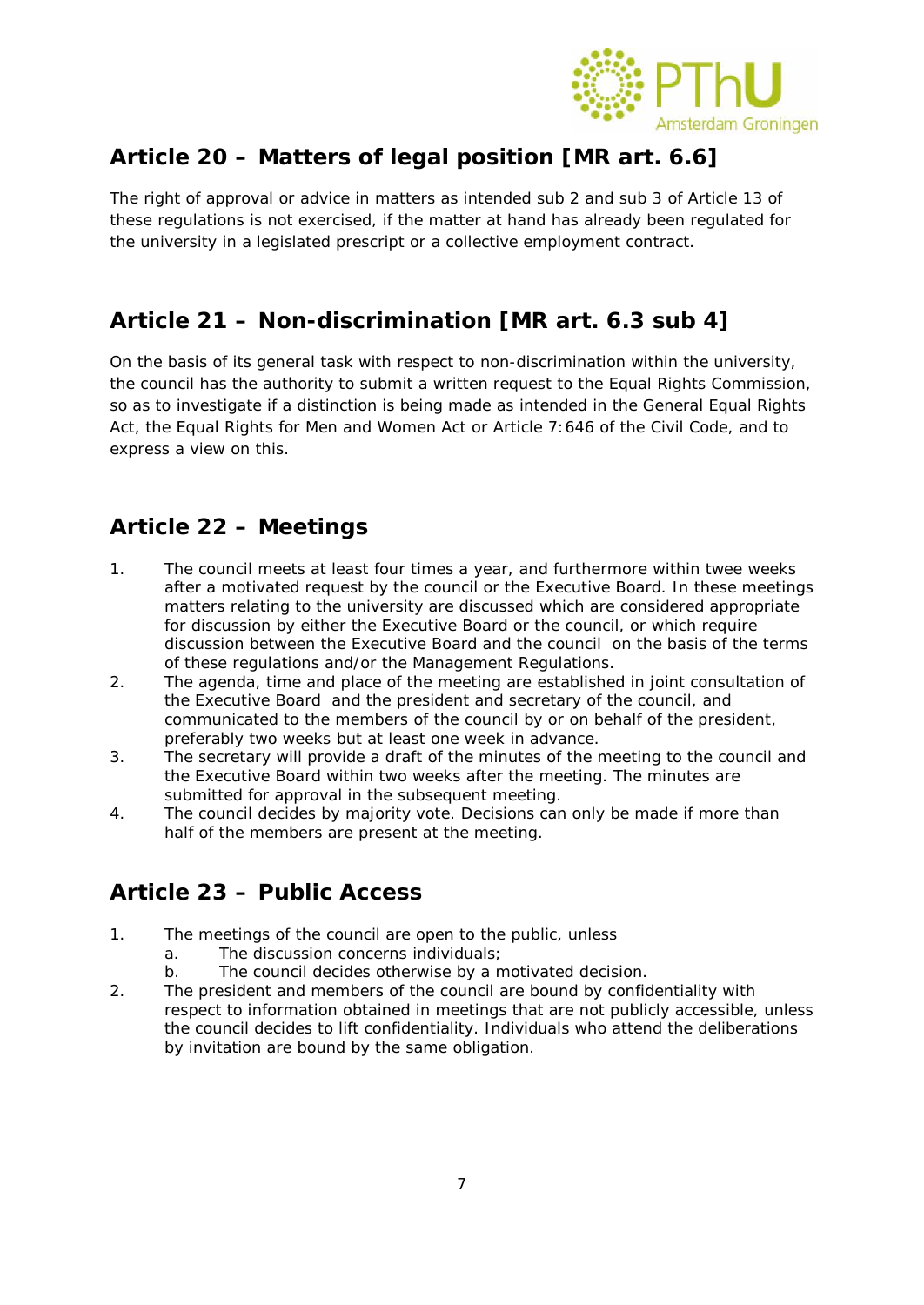

#### **Article 24 –** *Committees*

- 1. The council may set up a committee from amongst its members whose task it is to advise the council.
- 2. In the rules of procedure the composition and working method of the committees is specified.

## **Article 25 –** *Rules of Procedure*

The council established its working method and the procedures of its meetings in Rules of Procedure, taking into account what has been provided for in these regulations. The Rules of Procedure at least specify the convocation of meetings, establishing the agenda, the voting procedure, decision making and reporting.

# **Article 26 –** *Annual Report* **[MR art. 6.3 sub 11]**

At the end of its term of session the council produces a written report of its activities and submits this to the Executive Board.

# **Article 27 –** *Information* **[MR art. 6.3 sub 5 and 6.9 sub 3]**

- 1. The Executive Board provides the council at the start of its term of session with a survey of policy issues to be discussed with the council.
- 2. The Executive Board is responsible for timely feedback to the council on progress related to the policy issues sub 1.
- 3. In any case the Executive Board provides the council with information required for its proper functioning, either by request or of its own accord.
- 4. The council is at least given the following documents for discussion:
	- a. The annual report of the university;
	- b. The annual financial statement of the university with the accompanying accountant's audit report;
	- c. Accreditation reports, if any, relating to education and research;
	- d. Periodical reports on progress of projects related to policy issues as intended sub 1.

# **Article 28 –** *Facilities*

- 1. The Executive Board facilitates the council and its individual members to carry out appropriately the tasks intended in the law and described in the Management Regulations and these regulations.
- 2. The Executive Board established regulations for facilities for the council and its members, detailing at least the following:
	- a. Extraordinary leave, concerning members from the staff section;
	- b. Educational facilities, concerning members from the student section;